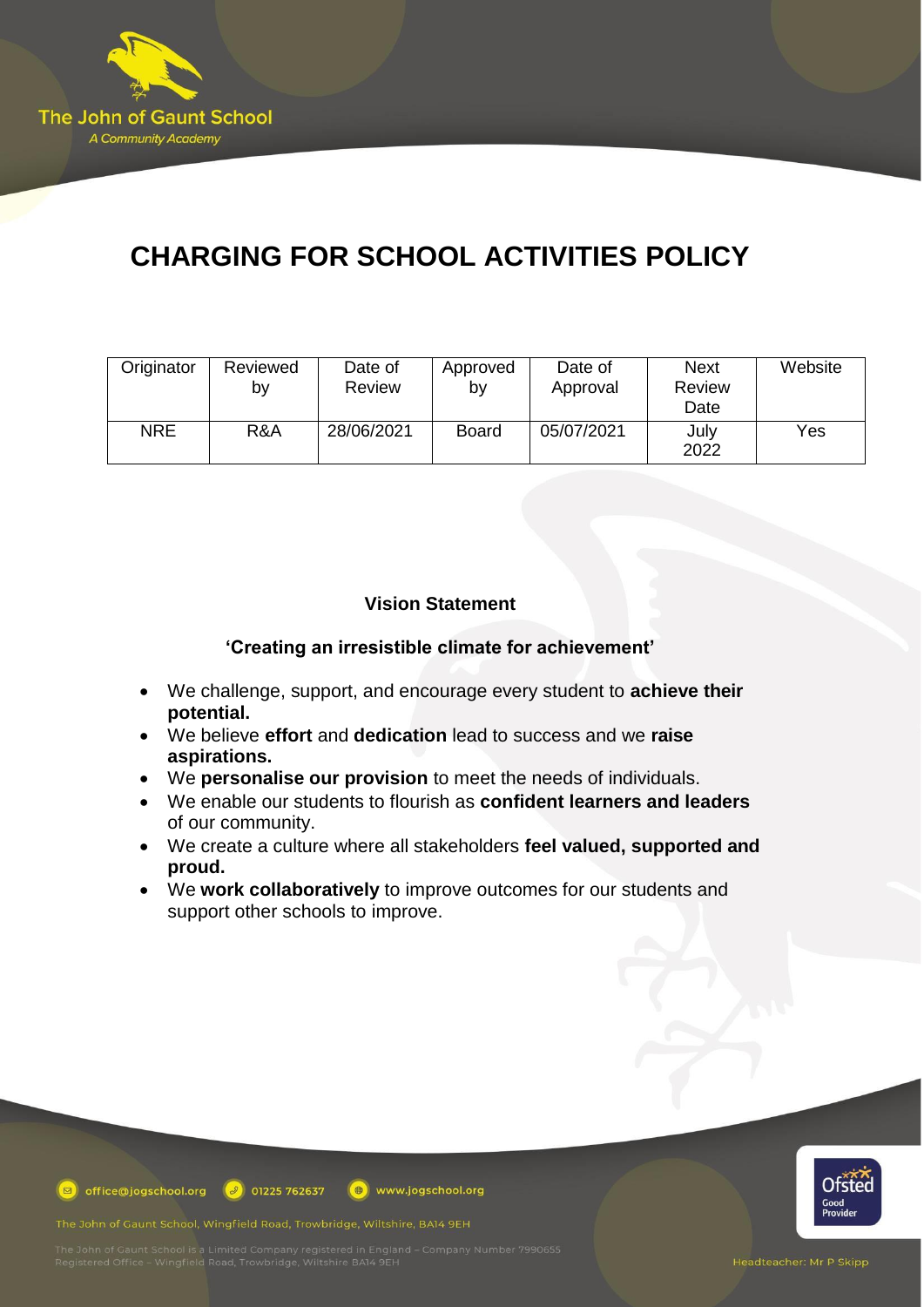# **The Policy**

1. This policy statement sets out any charges for school activities.

## **Books and Equipment**

- 2. Usually:
	- Most parents/guardians will buy their children their own pens, pencils, calculators, etc, although subject departments may loan such equipment on request
	- Most books and stationery are provided free but remain the property of the school however parents/guardians may wish to purchase books and other learning materials for home study
	- Parents/guardians of students who lose or damage books or equipment issued to them are expected to pay the cost of replacement or repair

## **Charging for Materials**

- 3. Usually:
	- Parents/guardians of students who are on practical courses (e.g. Textiles, Resistant materials etc) and who wish their children to own the finished product may be charged for the materials used
	- When a charge is made by the school, only the costs incurred will be recovered and no profit made
	- No student will be excluded from any compulsory educational activity on the grounds of inability to pay for materials

#### **Activities within the school day (excluding residentials which are not part of an examination course) or part of an examination course**

4. Any payment from parents/guardians for these activities is voluntary but if parents are unable or unwilling to contribute to make the activity possible and there is no way to make up the shortfall, the activity must be cancelled. No student will be left out of an activity because his/her parents/guardians cannot, or will not, make a contribution of any kind. Parents/guardians must contact the trip organiser or the Finance Office to discuss any concerns regarding payment well ahead of departure

#### **Activities outside the school day (including residential which are not part of an examination course) and not part of an examination course**

5. For these activities payment is required for students to take part

# **Residential Visits**

- 6. Usually:
	- Payment will be required for all residential visits
	- The governors' policy is not to enter students for examination courses necessitating residential study mainly within school time

# **Public Examinations**

- 7. Usually:
	- The Headteacher has the delegated responsibility to decide whether students are entered for particular examinations